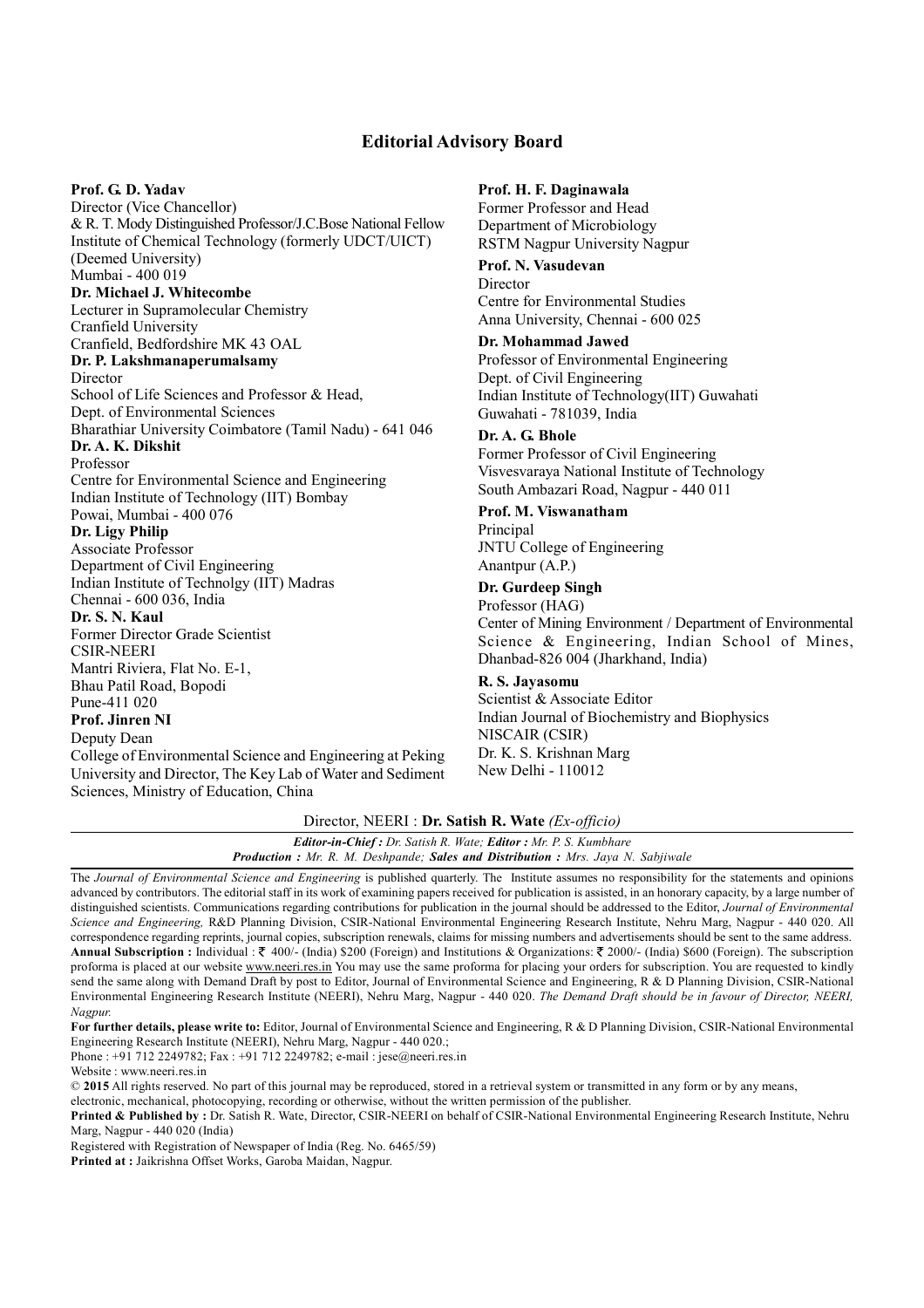# **Journal of Environmental Science and Engineering (JESE)**

#### **About the Journal**

 Started in 1958, Journal of Environmental Science and Engineering (JESE) is a peer reviewed quarterly journal published by the CSIR-National Environmental Engineering Research Institute (CSIR-NEERI), Nagpur reporting various significant achievements in the field of environmental science and engineering, according to the R  $\&$  D thrust areas of the Institute. The journal is providing communication links among the members of the scientific community engaged in research in India and abroad covering all the major aspects of environmental science and engineering.

#### **Aims and Scope**

 The Scope of this journal covers Environmental Science and Engineering and the ralated areas. The journal intends to timely disseminate information related to monitoring of the environmental status across the country and abroad, innovative and effective S & T solutions to environmental and natural resource problems, significant R & D activities in the field of environmental science and technology, environmentally sound technologies and policy analysis. The journal aims at publishing both review and research articles in the field of environmental science and engineering. Case studies and short communications are also published to inform about the hazards and risks likely to occur to the people and the environment due to certain materials, and the way of controlling these hazards and associated risks. Varios topics covered in the journal include: air quality monitoring, modeling and management; air pollution control; source management and apportionment studies; carrying capacity based devlopmental planning; soil and water chemistry, monitoring and management of land degradation: river and lake ecosystem studies; application of fly ash, saewage, sludge and mine tailing on land; ecological approaches to improve ecological and mental geoscience; ground water and rain water harvesting; water and waste water treatment; solid and hazardous waste man- agement; eco-freindly technologies; waste land management; biodiversity assessment; biogeochemistry of rivers and estuaries; pollution chemistry, particularly metal speciation and bioavailabilityin water and soil systems; PAHs and volatile organics in atmosphere; environmental analytical methodologies; monitering and modeling of urban noise; environmental impact and risk assesment studies; environmental audit studies; chemical process simulation and development; environmental policies; bioremediation and biodegradation studies; environmental biotechnology and genomics studies; research on environmental socio-economic values of land-use systems; integrated natural resource management; remote sensing applications in environmaterials, etc.

The journal publishes high-impact contributions on:

- Environmental monitoring
- Environmental biotechnology
- Environmental system design modelling and optimisation
- Environmental impact and risk assessment
- Solid and hazardous waste management
- Policy analysis and planning

## **The Vision**

 Journal of Environmental Science and Engineering endeavors to become a leading medium for dissemination of scientific and technical information in environmental science and engineering

#### **The Mission**

 To Provide environmental scientific information with description of timely, contemporary advances in environmental science and engineering, and management for use in improving our environment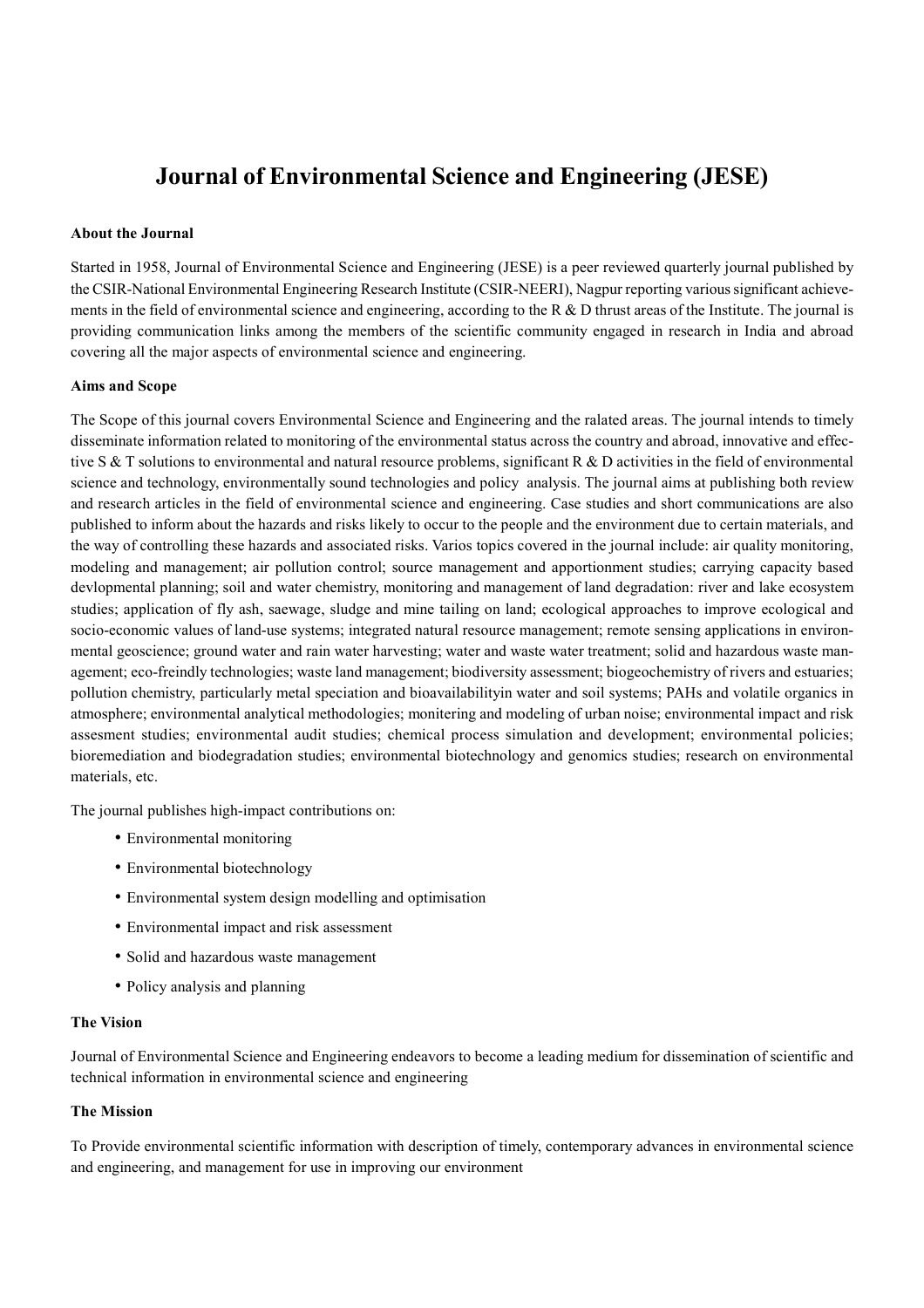

# **Science and Engineering Journal of Environmental**

**(http://www.neeri.res.in) ISSN 0367-827 X** 

Volume 57 No. 4 Oct. 2015

# **CONTENTS**

## Environmental System Design Modelling and Optimization

 Adsorption Kinetics and Equilibrium Studies of Heavy Metals Removal Using *Musa Sapientum* Stems - A Low Cost Agro Waste Biosorbent Vipin Kumar, Avantika Chandra, Arabinda Behera And M K Jain ...287-293

 Introduction of Fixed-Film Bio-reactor (FFBR) for Treatment of Nitrogenous ...294-302 Wastewater with Variable Concentration and Hydraulic Retention Time under Ambient Conditions

Anjali Barwal And Rubina Chaudhary

## Environmental Monitoring

| Vegetation Index over Kerala, India in Relation to the Rainfall Pattern<br>Shajimon K John and T K Mani                                                             | $\dots$ 303–307 |
|---------------------------------------------------------------------------------------------------------------------------------------------------------------------|-----------------|
| Evaluation of Fluoride Zonation Using GIS Techniques in<br>Dudu Tehsil, Rajasthan, India<br>Daisy Saba1, M. Verma, N. Jain and K. C. Sharma                         | $308 - 314$     |
| Assessment of Soil Quality of Harij Taluka of Patan District<br>(North Gujarat, India)<br>R. T. Vashi, K. S. Contractor, P. Y. Dave And K. K. Patel                 | $315 - 320$     |
| Water Management                                                                                                                                                    |                 |
| Rainwater Harvesting and Greywater Reutilisation in Modern Homes<br>A Case Study of Four Major Metropolitan Cities<br>Tirthankar Chakraborty and Indranil Mukherjee | $321 - 329$     |
| Solid Waste Management                                                                                                                                              |                 |

# Eco-friendly Model for Aerobic Meso Thermophilic Composting of ...330-334 Muncipal Solid Waste

D V Wadkar and A S Kote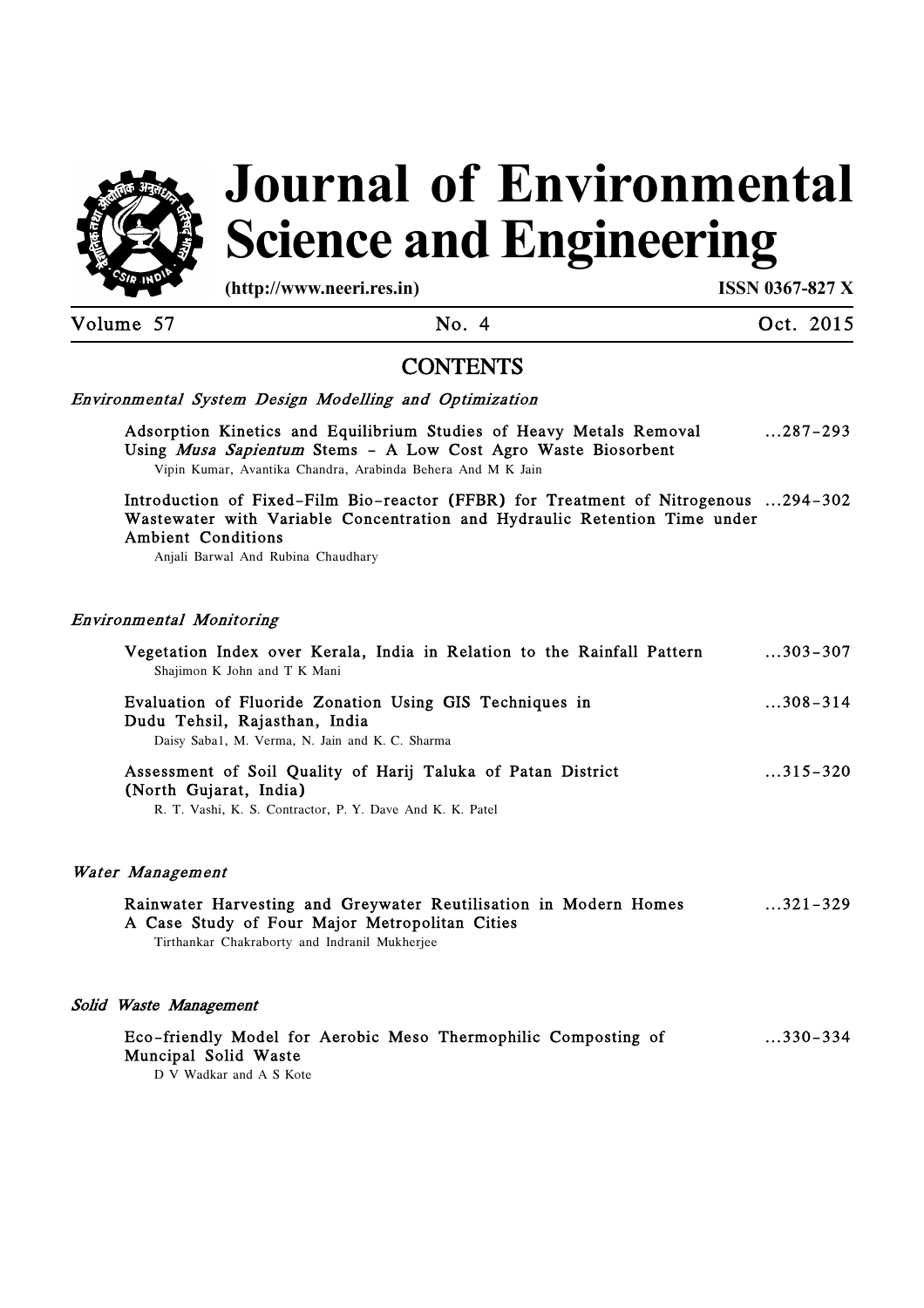## R eview

| Use of Garbage Enzyme as a Low Cost Alternative<br>Method for Treatment of Greywater - A Review | $\dots$ 335–342 |
|-------------------------------------------------------------------------------------------------|-----------------|
| Fazna Nazim And Meera V                                                                         |                 |
| Impact of Human Activities on River Water Quality - Indian Scenario                             | $\dots$ 343–358 |

Hemalatha D. S. and Dayananda H. S.

| The journal is covered by the following leading abstracting, indexing and current awareness services: |                                                    |   |                                                   |
|-------------------------------------------------------------------------------------------------------|----------------------------------------------------|---|---------------------------------------------------|
| ٠                                                                                                     | <b>Chemical Abstracts Service</b>                  |   | Sciences (CABS)                                   |
|                                                                                                       | Sci-Search - A Citied Reference Science Database   |   | <b>Indian Science Abstracts</b>                   |
|                                                                                                       | <b>Engineering Index</b>                           |   | <b>BIOBASE</b>                                    |
|                                                                                                       | <b>Current Contents</b>                            |   | <b>BAILSTEIN</b>                                  |
|                                                                                                       | Research Alert                                     |   | <b>IARAS</b>                                      |
| ٠                                                                                                     | Cambridge Scientific Abstracts                     |   | Compendex                                         |
|                                                                                                       | <b>INSPEC</b>                                      |   | <b>ACM</b>                                        |
| ٠                                                                                                     | Biotechnology and Bioengineering Abstracts         |   | Ulrich's                                          |
| ٠                                                                                                     | <b>Biological Abstracts</b>                        |   | National Library of the Netherlands               |
|                                                                                                       | <b>EMBASE</b>                                      |   | French National Library                           |
|                                                                                                       | Scopus                                             |   | British Council Library                           |
|                                                                                                       | IC Journals                                        |   | <b>British Council Libraries</b>                  |
|                                                                                                       | <b>CAB</b> Abstracts                               | ٠ | German National Library of Science and Technology |
|                                                                                                       | Elsevier Biobase - Current Awareness in Biological | ٠ | National Library                                  |
|                                                                                                       |                                                    |   |                                                   |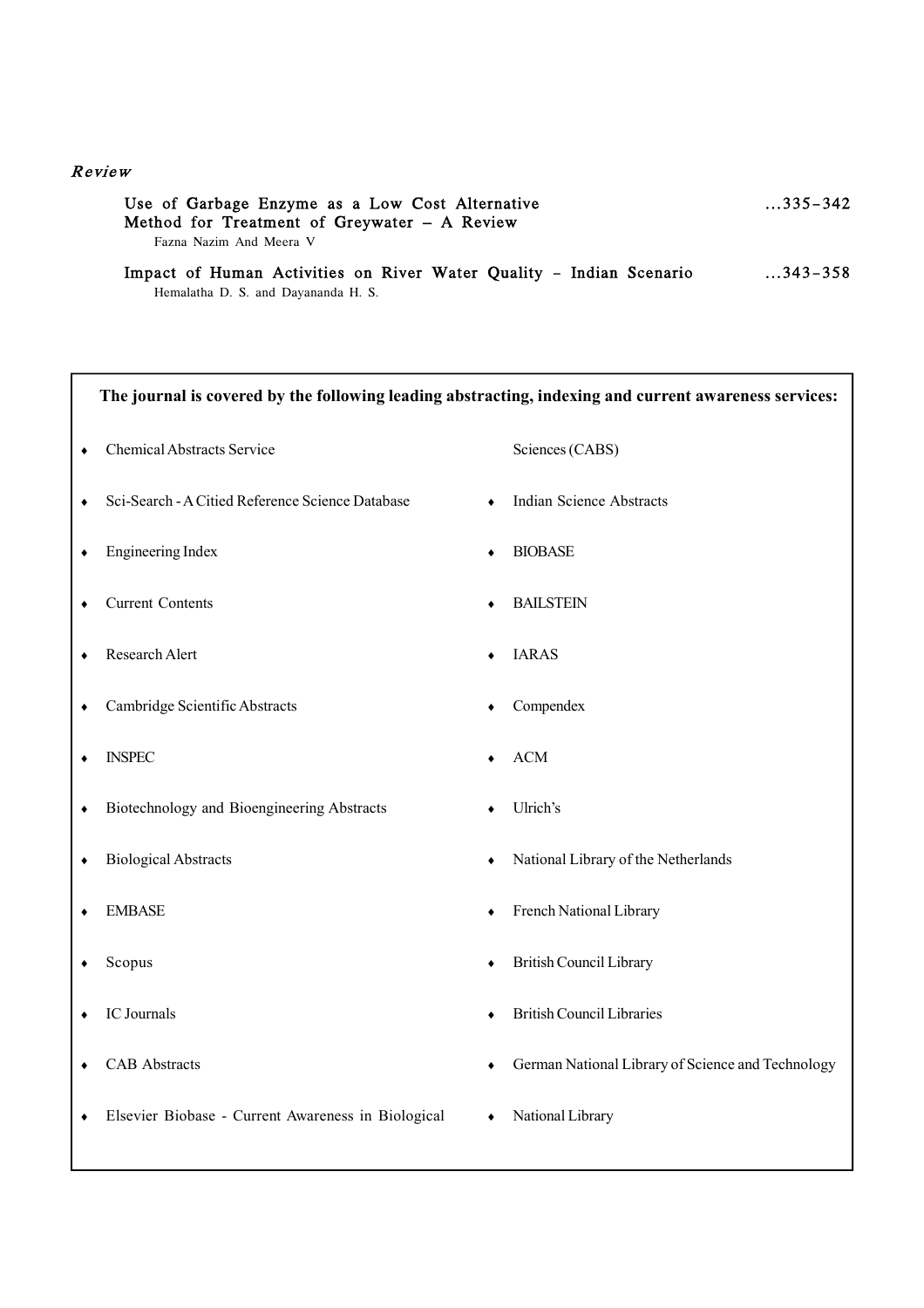# Author Index

| J. Env. Sci. Eng., 57(1), 2015 |              |                    |                |
|--------------------------------|--------------|--------------------|----------------|
| Authors                        | Page No.     | Authors            | Page No.       |
| A R Khan                       | 58           | Krishna D Ladwani  | 26             |
| Asim Kumar Pal                 | 40           | Lalita N Sangolkar | 16             |
| <b>Bhawna Dubey</b>            | 40           | Lincy Alex         | $\mathbf{1}$   |
| Chandran A                     | $\mathbf{1}$ | Lipton A P         | $\mathbf{1}$   |
| Dilip S Ramteke                | 26           | M Chavan           | 80             |
| Ganesh R Kale                  | 47           | N Thacker          | 80             |
| Gurdeep Singh                  | 40           | Rajesh B R         | $\mathbf{1}$   |
| H M Patel                      | 64           | Roopali V Goyal    | 64             |
| Haibin Chen                    | 74           | S H Behere         | 58             |
| Haolan Zhang                   | 74           | Sha Li             | 74             |
| J L Tarar                      | 80           | Snehal A. Khedkar  | 16             |
| Jean Jose J                    | $\mathbf{1}$ | Sonali A Borkhade  | 47             |
| K B Patange                    | 58           | Udayakumar P       | $\mathbf{1}$   |
| Kiran D Ladwani                | 26           | V M Patil          | $\overline{7}$ |
| Komal Y Kalawapaudi1           | 6            | V V Sasane         | $\overline{7}$ |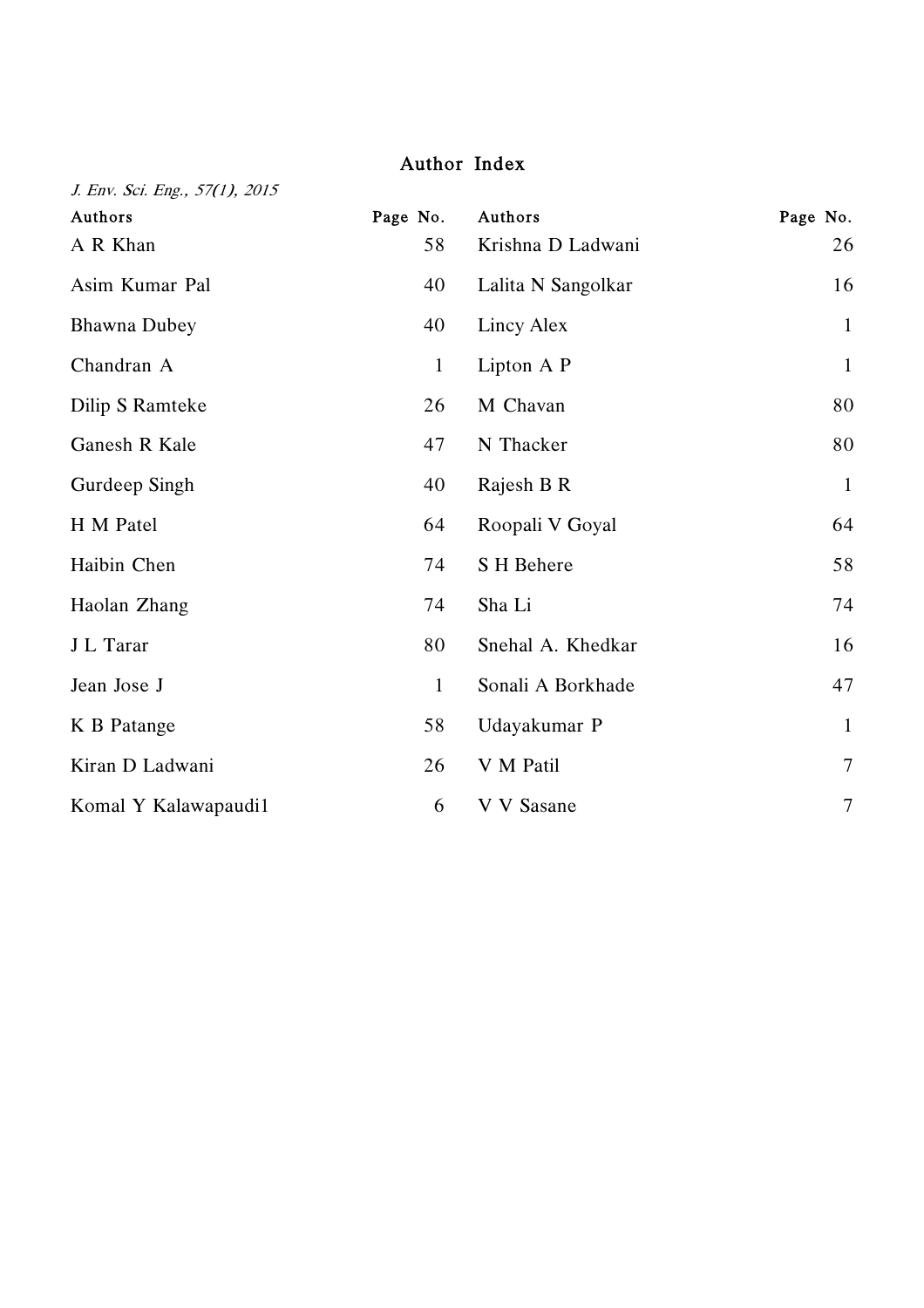## Key word Index

| J. Env. Sci. Eng., 57(1), 2015 |              |                                    |          |
|--------------------------------|--------------|------------------------------------|----------|
| Key words                      | Page No.     | Key words                          | Page No. |
| Chlorophyll                    | $\mathbf{1}$ | Fischer-Tropsch                    | 47       |
| Phaeophytin                    | $\mathbf{1}$ | $CO2$ utilization                  | 47       |
| Trophic state                  | $\mathbf{1}$ | Liquid fuels                       | 47       |
| Hydrochemical characteristics  | $\mathbf{1}$ | Thermodynamic limits               | 47       |
| Arabian sea                    | $\mathbf{1}$ | CO <sub>2</sub> hydrogenation      | 47       |
| Groundwater quality            | 7            | Noise modelling                    | 58       |
| <b>Water Quality Index</b>     | 7            | $\mathcal{L}_{\text{Aeq}}$         | 58       |
| Parameters                     | 7            | Traffic noise                      | 58       |
| Lake Ambazari                  | 16           | Drinking water distribution system | 64       |
| Toxic cyanobacteria            | 16           | Booster chlorination               | 64       |
| Microcystis                    | 16           | Optimization model                 | 64       |
| <b>PCR</b>                     | 16           | Linear programming                 | 64       |
| mcy genes                      | 16           | Promoting potential                | 74       |
| DNA extraction method          | 16           | Sorting                            | 74       |
| Heavy metals                   | 26           | <b>MSW</b>                         | 74       |
| Pollution                      | 26           | Public behavior                    | 74       |
| Recovery                       | 26           | Fuzzy probability method           | 74       |
| Toxicity                       | 26           | Vegetables                         | 80       |
| <b>Risk</b>                    | 26           | Health risk                        | 80       |
| Particulate pollution          | 40           | Pesticide residues                 | 80       |
| Coal mining                    | 40           | Nagpur district                    | 80       |
| Jharia                         | 40           |                                    |          |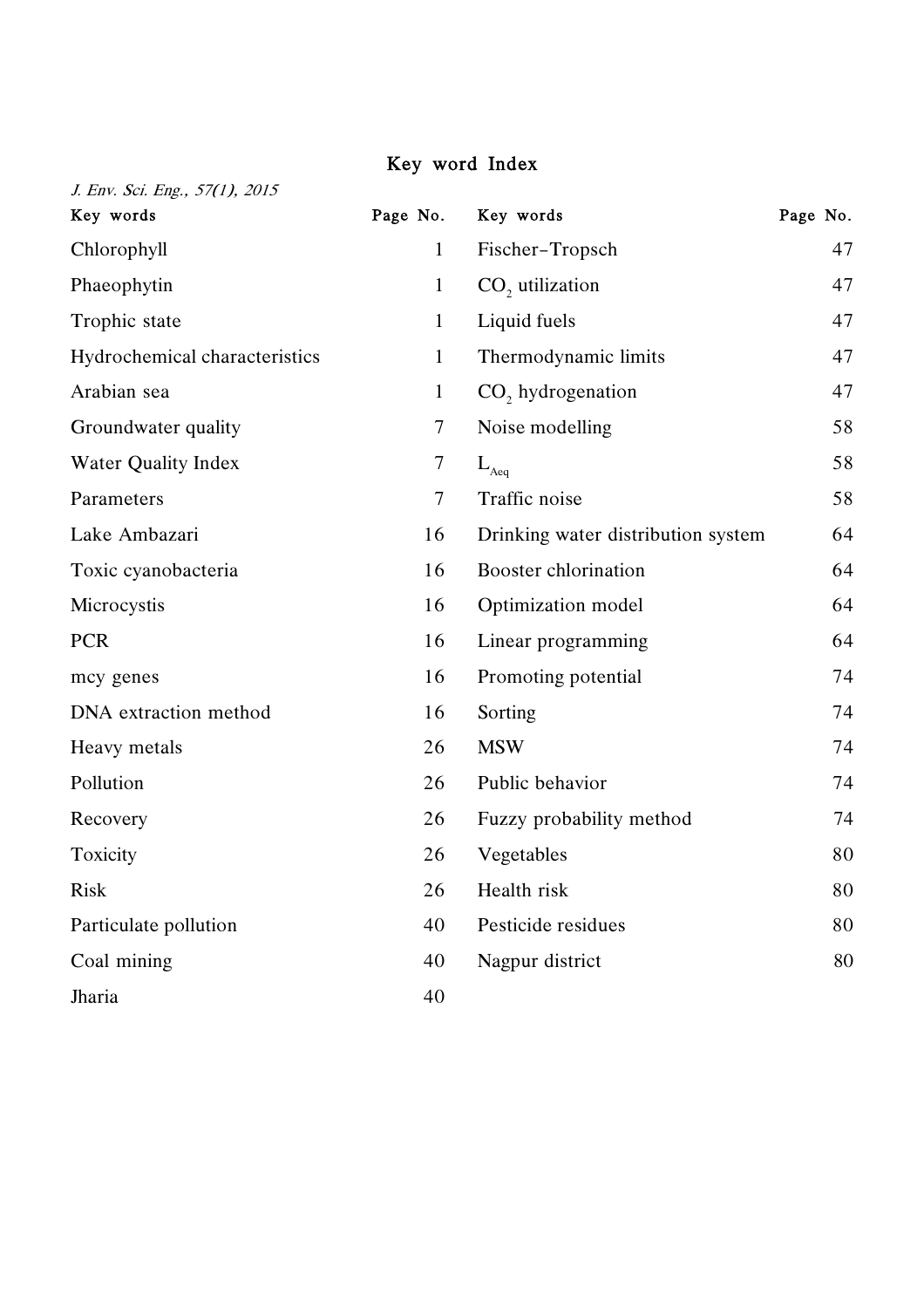# Author Index

J. Env. Sci. Eng., 57(2), 2015

| Authors                  | Page No. | Authors                | Page No. |
|--------------------------|----------|------------------------|----------|
| AA Khaja                 | 137      | M Johnson Naveen Kumar | 150      |
| A G Nataraj              | 145      | Maarja Schults         | 160      |
| A J Thatheyus            | 137      | Manviri Rani           | 89       |
| AKARathi                 | 172      | N Manamohan Rao        | 145      |
| A K Priya                | 109      | Namasiyayam Vasudevan  | 131      |
| Arun Kansa               | 1160     | P Ronald Ross          | 126      |
| Bina Gupta               | 89       | Poongothai S           | 102      |
| D Ramya                  | 137      | R Loganathan           | 150      |
| J Paramanandham          | 126      | Rahul Kumar            | 89       |
| Jasmine Singh            | 156      | Rudre Gowda            | 145      |
| K Rasappan               | 150      | S Nagan                | 109      |
| K S Abbiramy             | 126      | S S Prabu              | 137      |
| Kavitha                  | 120      | Sangeeta Loonker       | 156      |
| Kurian Joseph            | 120      | Srinivasan K           | 102      |
| M Isaac Soloman Jebamani | 150      | Valsa Remony Manoj     | 131      |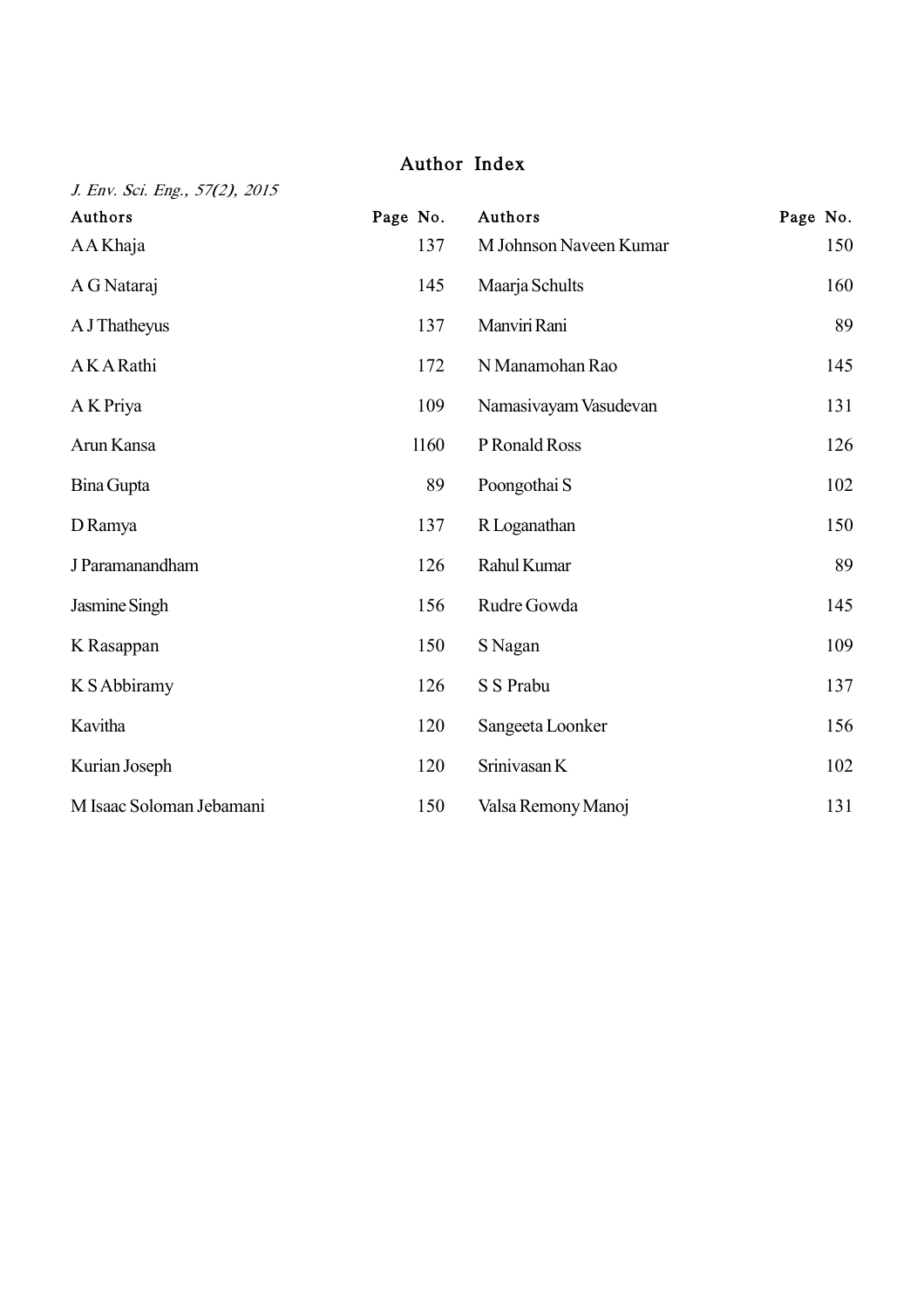## Key word Index

| Key words                               | Page No. | Key words                         | Page No. |
|-----------------------------------------|----------|-----------------------------------|----------|
| AAS                                     | 156      | Landfill                          | 120      |
| Air quality management                  | 160      | Leachability                      | 120      |
| Aniline                                 | 137      | Macrophytes                       | 89       |
| Aquaculture                             | 131      | Mushroom cultivation              | 126      |
| <b>Bioreactor</b>                       | 131      | $Nickel$ (II)                     | 145      |
| Bioremediation                          | 109      | Organic carbon removal            | 150      |
| CETP172COD                              | 131      | Parameters                        | 150      |
| <b>Common Effluent Treatment Plants</b> | 172      | Partial degradation               | 126      |
| Common environmental infrastructure     | 172      | Partitioning                      | 89       |
| Contamination                           | 156      | Pollution control                 | 172      |
| Decolorization                          | 137      | Pseudomonas aeruginosa            | 137      |
| <b>Diseases</b>                         | 156      | Ragi husk                         | 145      |
| Domestic wastewater                     | 150      | Sediment                          | 89       |
| Dye effluent                            | 109      | Sequencing Batch Reactor (SBR)    | 150      |
| Encapsulation and solidification        | 120      | Slurry phase reactor              | 109      |
| Environmental protection                | 172      | <b>SME</b> clusters               | 172      |
| Eosin Yellow                            | 137      | Spent wash                        | 126      |
| Erichrome Black T                       | 137      | Stakeholder analysis              | 160      |
| Evaporation residue                     | 120      | Upflow                            | 131      |
| Factory tea waste                       | 126      | Upflow immobilized column reactor | 109      |
| Fish                                    | 89       | Urban air quality                 | 160      |
| Flavobacterium sp                       | 137      | Urban river                       | 89       |
| Germany                                 | 160      | UV-visible spectrophotometer      | 156      |
| Groundwater quality                     | 102      | Vermicomposting                   | 126      |
| Heavy metals                            | 156      | Wastewater                        | 131      |
| India                                   | 160      | Wastewater treatment plants       | 172      |
| Industrial area                         | 172      | <b>WATCLAST</b>                   | 102      |
| Industrial development                  | 172      | Water                             | 89       |

172

Watershed 102

Industrial development Industrial infrastructure

Laboratory scale-SBR 150

J. Env. Sci. Eng., 57(2), 2015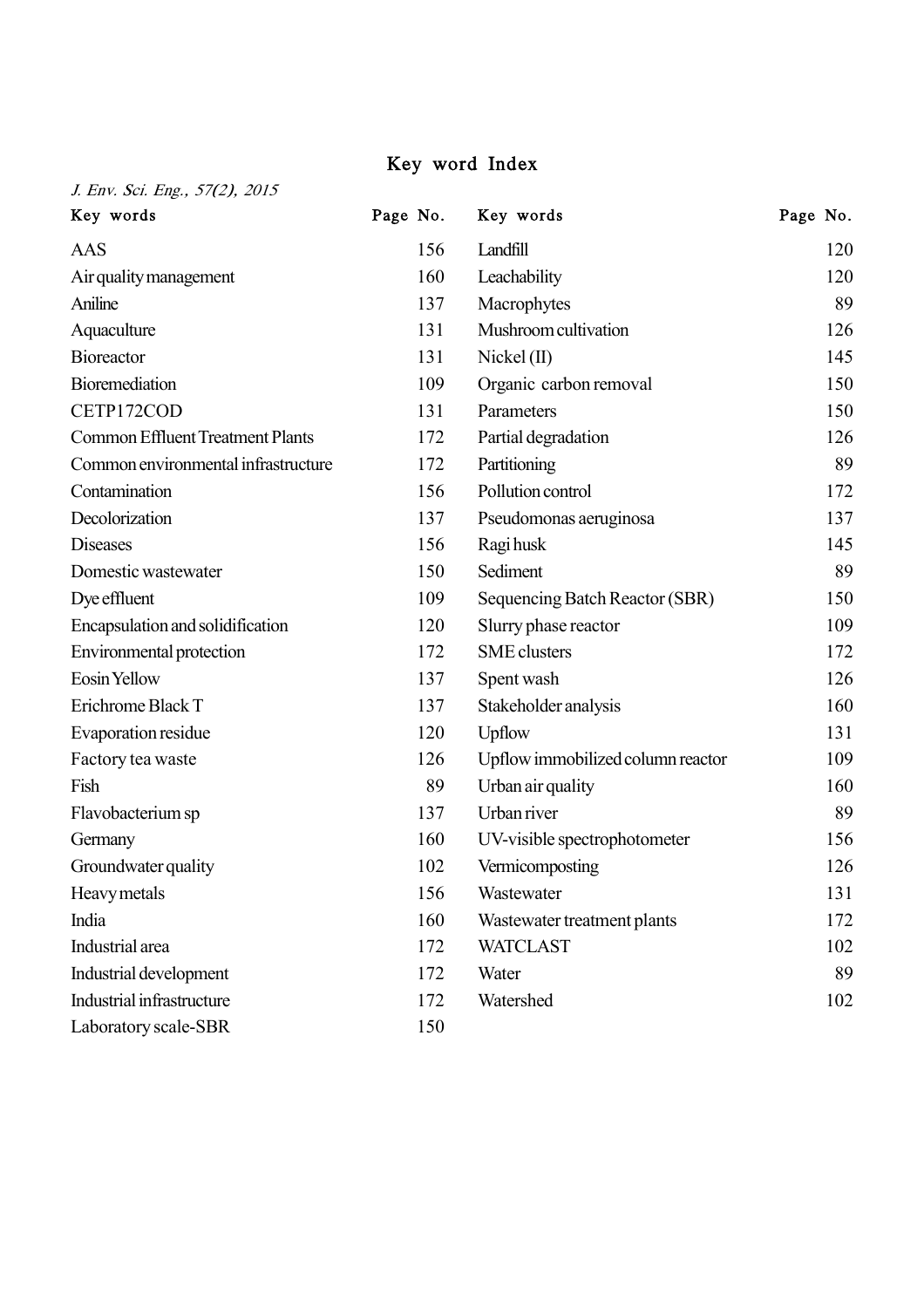# Author Index

| J. Env. Sci. Eng., 57(3), 2015 |          |                       |          |
|--------------------------------|----------|-----------------------|----------|
| Authors                        | Page No. | Authors               | Page No. |
| Ajay Kumar                     | 230      | R K Trivedi           | 230      |
| Aradhana Kashyap               | 197      | Rajesh B R            | 225      |
| Bhawna Sharma                  | 246      | Rubina Chaudhary      | 251      |
| Deepak Mishra                  | 197      | Ruchi Acharya         | 246      |
| E V Ramasamy                   | 214      | S A Abbasi            | 203      |
| J. Anuradha                    | 203      | S. Renganathan        | 183      |
| Jaswinder Mehta                | 246      | Samir Vahora          | 263      |
| Jayasooryan K K                | 214      | Shashi Shankar Tiwari | 239      |
| Jean Jose J                    | 225      | Shylesh Chandran M S  | 214      |
| Mahesh Mohan                   | 214      | Smita Badur Karmankar | 251      |
| Mary Teresa P. Miranda         | 225      | Sreelekshmy S G       | 225      |
| Md. Rashid Tanveer             | 197      | Subin K Jose          | 214      |
| N. Nagendra Gandhi             | 183      | Sushant B. Wath       | 271      |
| N. Naveen                      | 183      | Swaminathan G         | 190      |
| Nikita Chokshi                 | 263      | Tasneem Abbasi        | 203      |
| P. Saravanan                   | 183      | Tayyab Saify          | 246      |
| Poonam Prasad                  | 271      | Udayakumar P          | 225      |
| Prashant Kumar Singh           | 239      | V R Sankar Cheela     | 190      |
| Pushpendra Singh Rajpoot       | 230      |                       |          |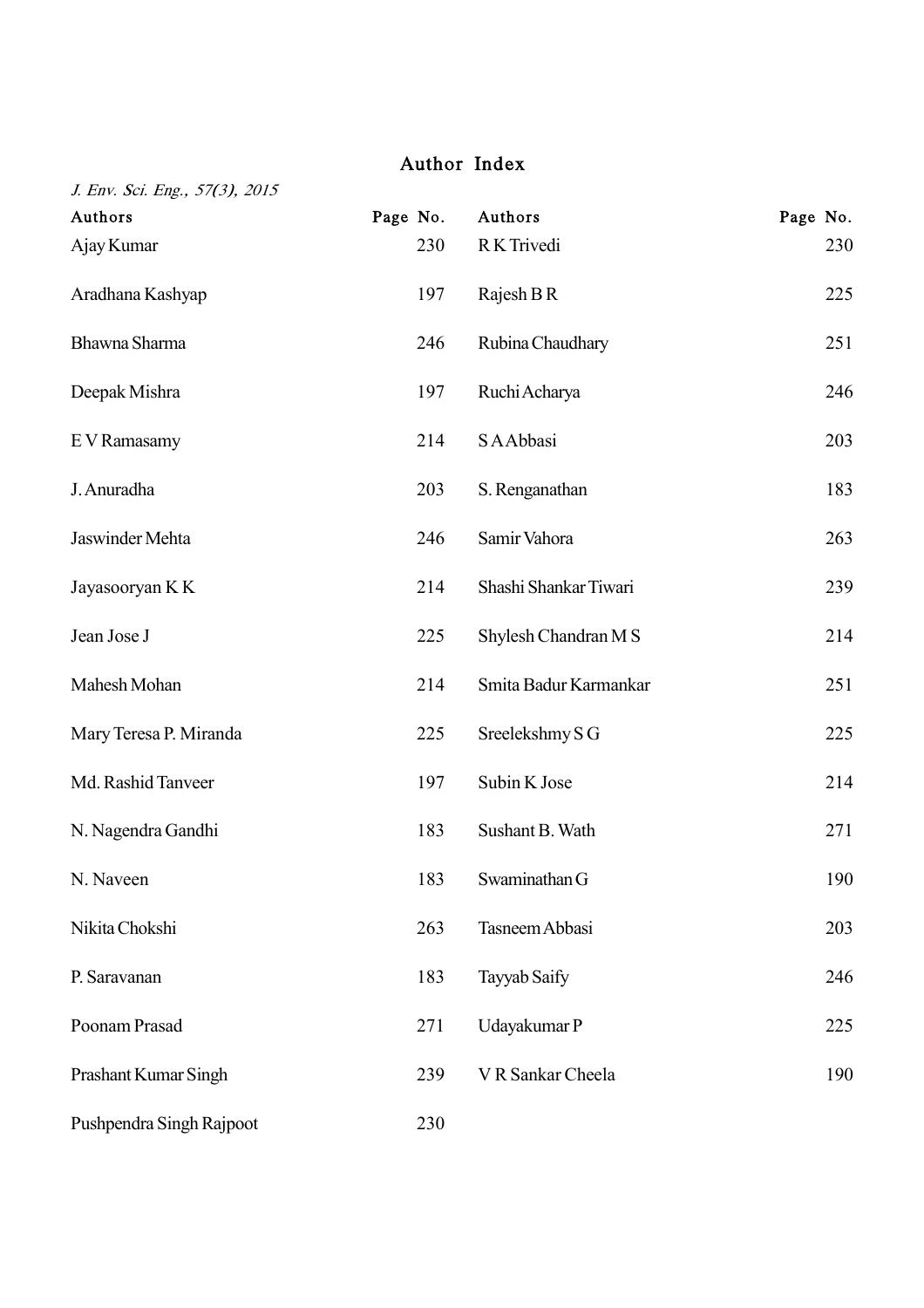## Key word Index

| J. Env. Sci. Eng., 57(3), 2015 | Page No. | Key words                             |          |
|--------------------------------|----------|---------------------------------------|----------|
| Key words                      |          |                                       | Page No. |
| Adsorption isotherm            | 183      | Monodispersed particles               | 203      |
| Anaerobic fixed film           | 263      | Organic carbon                        | 225      |
| Aquatic systems                | 214      | Organic loading rate                  | 263      |
| Band gap                       | 197      | Packing media                         | 263      |
| Bio-indicator                  | 225      | pH                                    | 246      |
| <b>Biosorption</b>             | 183      | Phenol                                | 190      |
| Concrete                       | 251      | Phenotypic plastic                    | 246      |
| Corrosion                      | 197      | Photoaction spectral studies          | 197      |
| Diffusion                      | 251      | Photocatalysis                        | 190      |
| Durability                     | 251      | Physico-chemical properties           | 239      |
| Electrosynthesis               | 197      | Phyto-fabrication                     | 203      |
| Evaporation                    | 190      | Pollution profile                     | 214      |
| Flood distribution             | 230      | Pollution-point and non-point sources | 271      |
| Galvanostatic deposition       | 197      | Public-private partnership            | 271      |
| Gold nanoparticles             | 203      | Scenedemus                            | 246      |
| Hardness                       | 239      | Sediment                              | 214      |
| Heavy metals                   | 239      | Sediment                              | 225      |
| Impedance                      | 197      | Semiconductor                         | 197      |
| Kaithal and Ghaggal river      | 230      | Solar radiation                       | 190      |
| Kinetic modeling               | 183      | <b>Spatial</b>                        | 230      |
| Land use / land cover          | 230      | <b>TCLP</b>                           | 251      |
| Lantana camara                 | 203      | <b>TEM</b>                            | 203      |
| Leachability Index             | 251      | Temporal                              | 230      |
| Ludwigia peploides             | 183      | Titanium dioxide                      | 190      |
| Macrobenthos                   | 225      | Waste water treatment                 | 263      |
| Management                     | 271      | Water resource                        | 239      |
| Mercury                        | 214      | Water resources                       | 271      |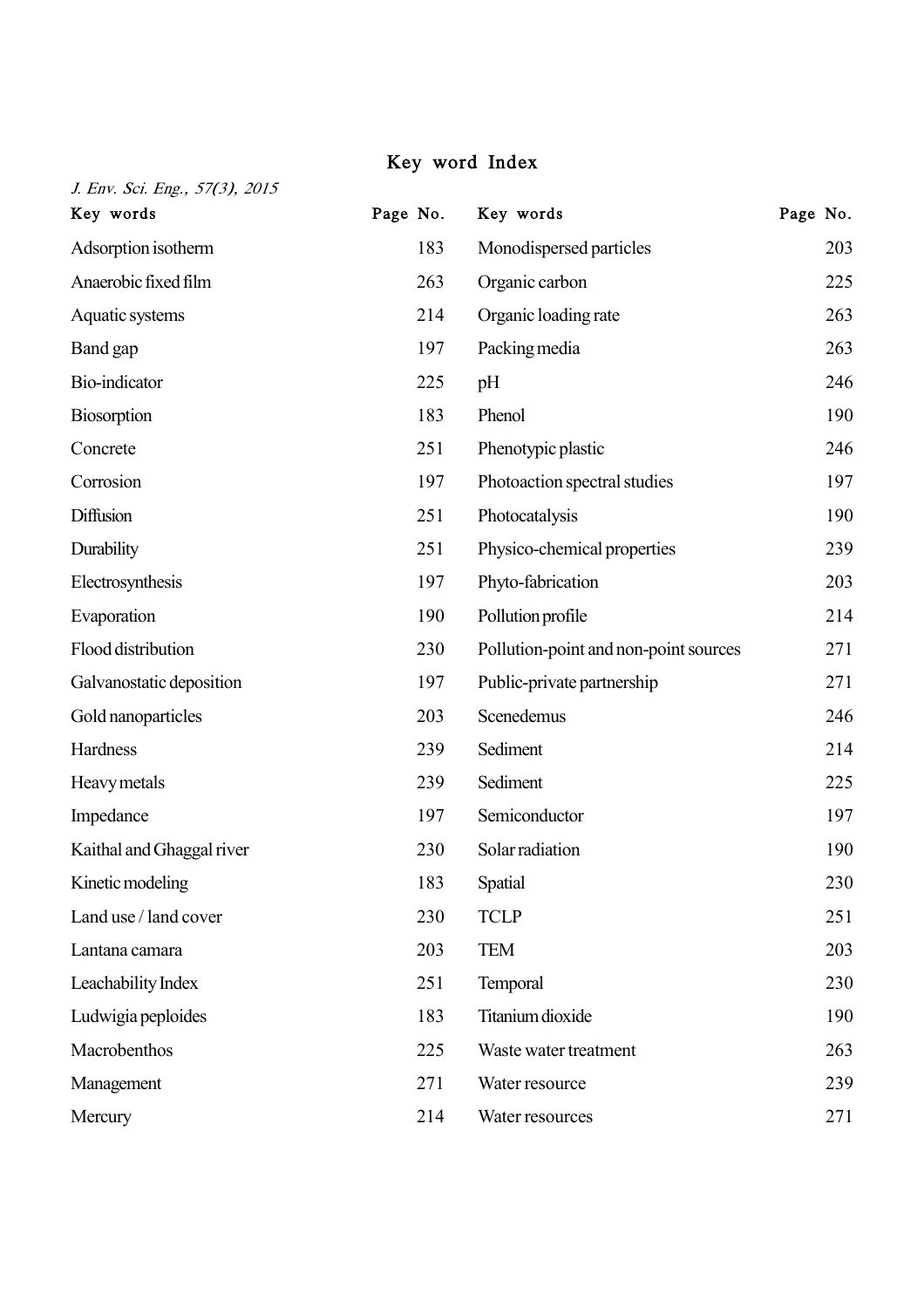# Author Index

J. Env. Sci. Eng., 57(4), 2015

| Authors            | Page No. | Authors                | Page No. |
|--------------------|----------|------------------------|----------|
| A S Kote           | 330      | K S Contractor         | 315      |
| Anjali Barwal      | 294      | M K Jain               | 287      |
| Arabinda Behera    | 287      | M Verma                | 308      |
| Avantika Chandra   | 287      | Meera V                | 335      |
| D V Wadkar         | 330      | N Jain                 | 308      |
| Daisy Sabal        | 308      | PYDave                 | 315      |
| Dayananda H S      | 343      | RT Vashi               | 315      |
| Fazna Nazim        | 335      | Rubina Chaudhary       | 294      |
| Hemalatha D S      | 343      | Shajimon K John        | 303      |
| Indranil Mukherjee | 321      | TK Mani                | 303      |
| K C Sharma         | 308      | Tirthankar Chakraborty | 321      |
| K K Patel          | 315      | Vipin Kumar            | 287      |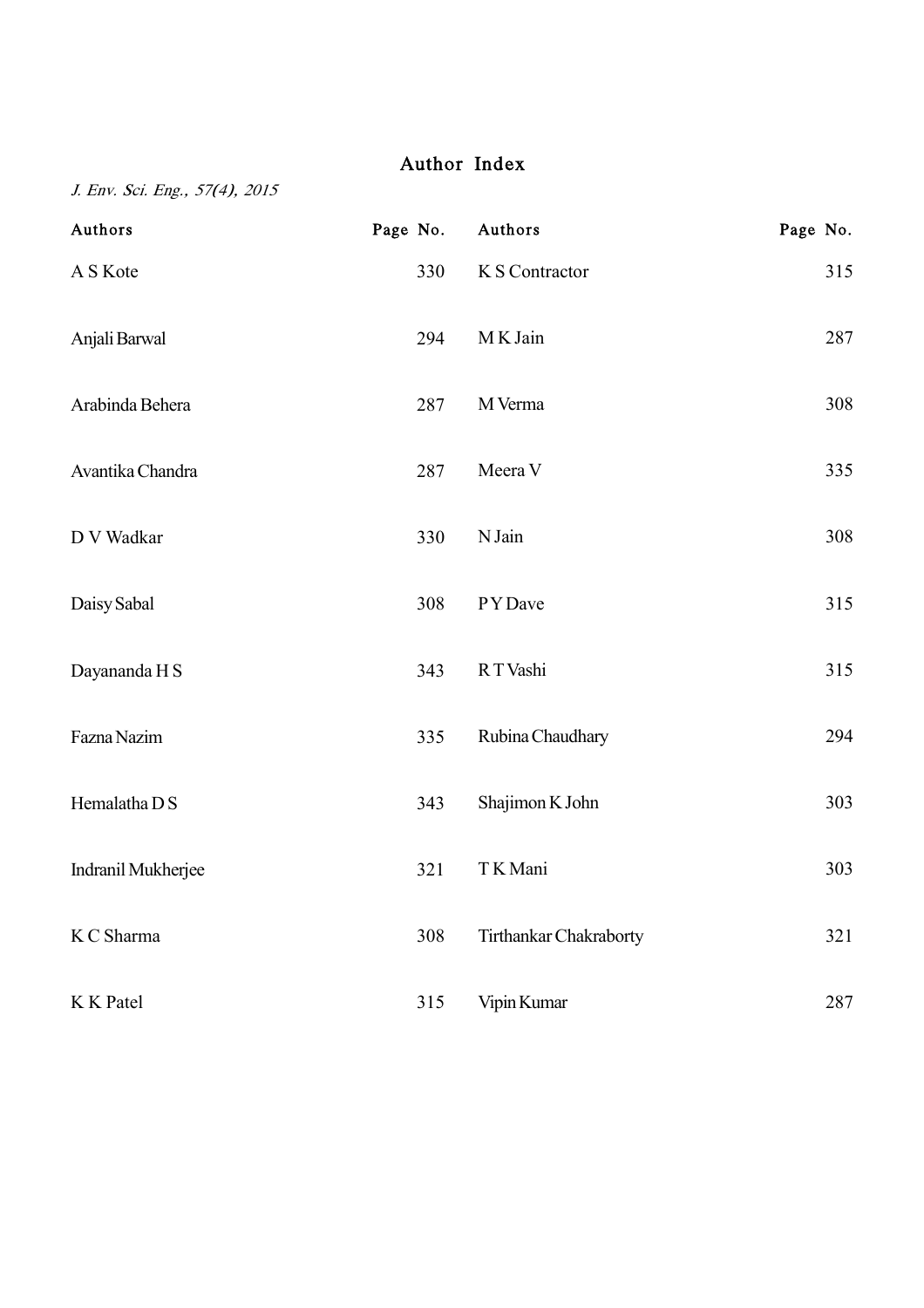## Key word Index

| J. Env. Sci. Eng., 57(4), 2015 |          |                      |          |
|--------------------------------|----------|----------------------|----------|
| Key words                      | Page No. | Key words            | Page No. |
| Adsorption                     | 287      | Kerala               | 303      |
| Aerobic                        | 330      | Lead                 | 287      |
| Agro-waste                     | 287      | Monsoon              | 303      |
| Bio-growth media               | 294      | Musa sapientum stems | 287      |
| Bio-reactor                    | 330      | Nitrate              | 294      |
| <b>Biosorption</b>             | 287      | Organic waste        | 330      |
| Change detection               | 303      | Patan district       | 315      |
| Composting                     | 330      | Rainwater harvesting | 321      |
| Denitrification                | 294      | Remote sensing       | 303      |
| Dissolved oxygen               | 343      | Self-purification    | 343      |
| Dudu tehsil                    | 308      | Soil quality         | 315      |
| Environmental management       | 321      | Solar energy         | 330      |
| Fermentation                   | 335      | Sustainability       | 321      |
| Fixed film bio-reactor         | 294      | Theomorphic          | 330      |
| Fluorosis                      | 308      | Vegetation index     | 303      |
| Garbage enzyme                 | 335      | Wastewater           | 294, 343 |
| <b>GIS</b>                     | 308      | Wastewater treatment | 335      |
| Greywater utilization          | 321      | Water scarcity       | 321      |
| Ground water                   | 308      | Zinc                 | 287      |
| Harij taluka                   | 315      | Zonation mapping     | 308      |
| Hydraulic retention time       | 294      |                      |          |
| Image registration             | 303      |                      |          |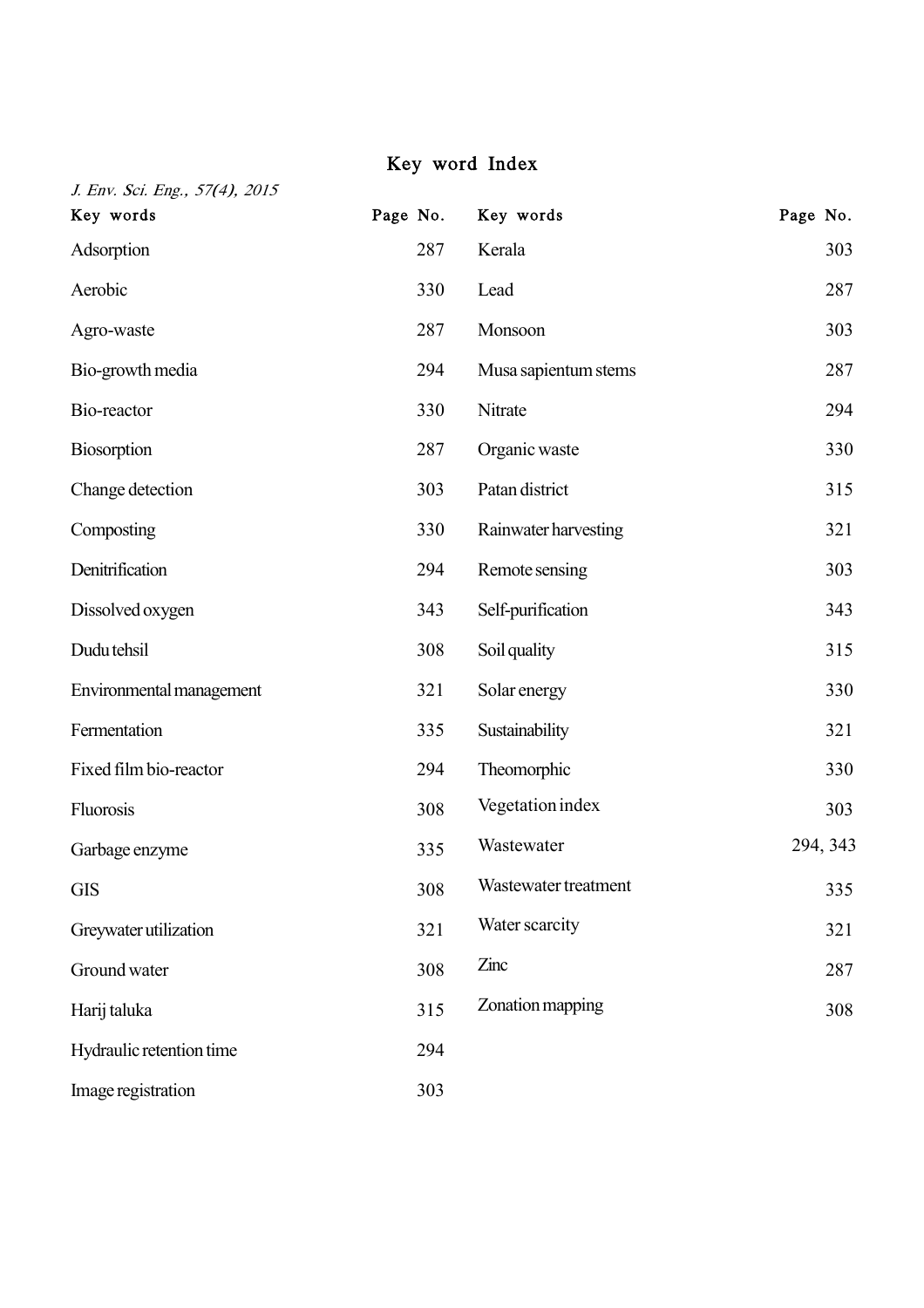<span id="page-12-0"></span>J. Environ Science & Engg. Vol. 57, No. 4, p. 287-293, October 2015

## Adsorption Kinetics and Equilibrium Studies of Heavy Metals Removal Using *Musa Sapientum* Stems – A Low Cost Agro Waste Biosorbent

VIPIN KUMAR1+, AVANTIKA CHANDRA2 , ARABINDA BEHERA3 AND M K JAIN4

 The contamination of water by toxic heavy metals is a worldwide environmental problem. The sustainable removal of heavy metals has become a major challenge for scientists. Biosorption is one such emerging technology which utilized naturally occurring waste materials to sequester heavy metals from industrial wastewater. The potential of locally available *Musa sapientum* stems as a low-cost adsorbent for the removal of  $Zn(II)$  and Pb $(II)$  ions from aqueous solution was investigated in this study. The influences of contact time, initial metals ion concentration, pH, biosorbent dosages, particle size and temperature were studied in batch experiments. The results showed that the *M. sapientum* stems was an effective biosorbent for the biosorption of Pb(II) and Zn(II) from aqueous solution. The biosorption performance was strongly affected by studied parameters such as initial concentration, pH, biosorbent dosages, and biosorbent, particle size. The increased with an increase in biosorbent dosage. Experimental data were well interpreted by Langmuir and Freundlich model with maximum biosorption capacity of 19.78 mg/g for zinc and 19.02 mg/g for lead on *M. sapientum* stems. For both the metals kinetic data were properly fitted with the pseudo-second order kinetic maximum metal biosorption occurred at pH 6 and percentage biosorption was model.

Key words: Adsorption, agro-waste, biosorption, Musa sapientum stems, lead, zinc

<sup>&</sup>lt;sup>1</sup>Assistant Professor, <sup>2</sup>Research Scholar, <sup>3</sup>M.Tech Scholar, <sup>4</sup>Associate Professor, Department of Environmental Science & Engineering, Indian School of Mines, Dhanbad – 826 004, Jharkhand, India Corresponding author: vipinmicro1@gmail.com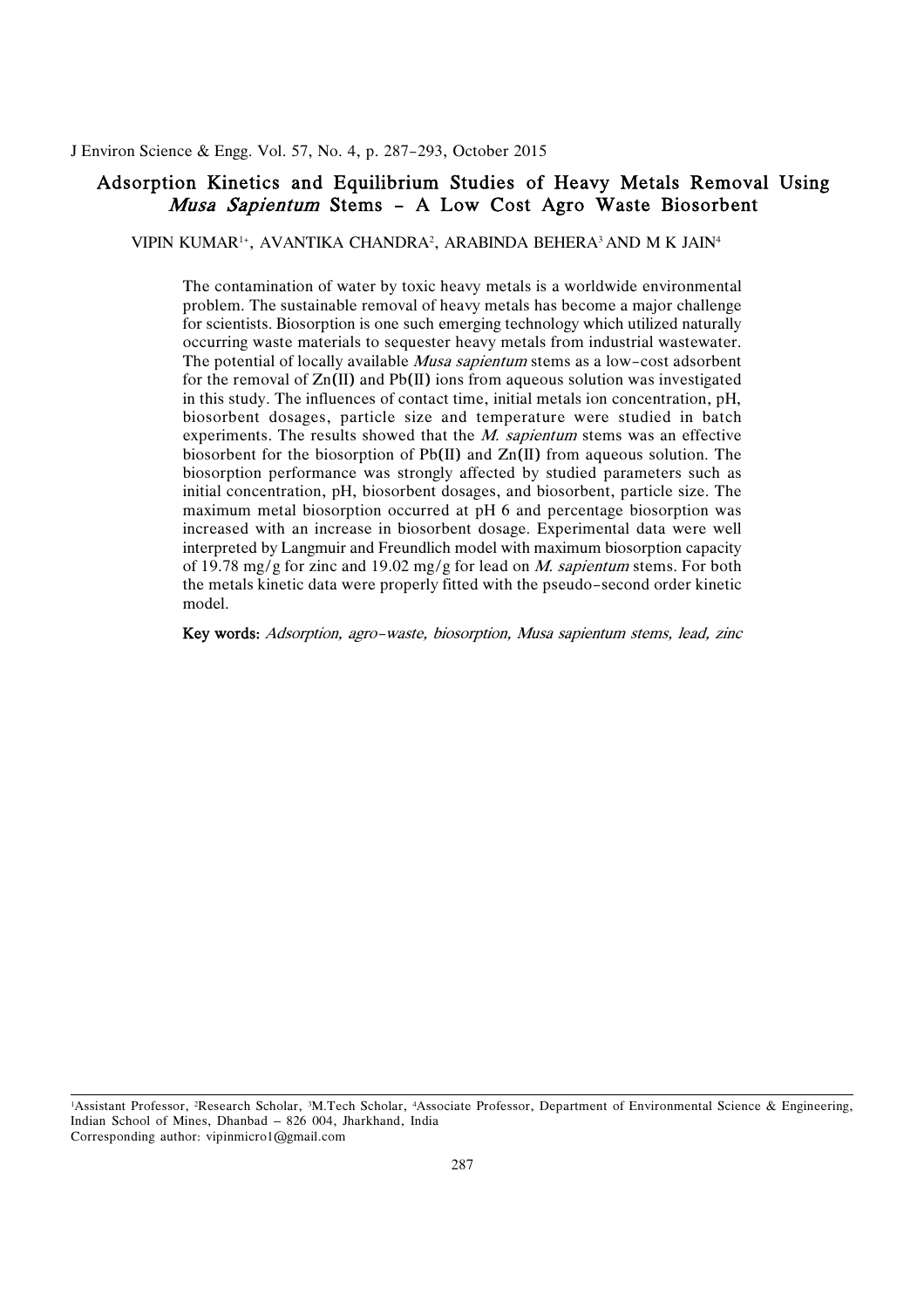<span id="page-13-0"></span>J Environ Science & Engg. Vol. 57, No. 4, p. 294-302, October 2015

# Introduction of Fixed-Film Bio-reactor (FFBR) for Treatment of Nitrogenous Wastewater with Variable Concentration and Hydraulic Retention Time under Ambient Conditions

## ANJALI BARWAL AND RUBINA CHAUDHARY+

 In this paper, the results of experimentation performed in a laboratory scale fixed film biological reactor (FFBR) treating the wastewater having variable nitrate concentration, are presented and discussed. Removal efficiency for different nitrate concentration ranging from 100 to 2500 mg L-1 was observed at constant (12 h) and variable (24 - 36 h) hydraulic retention time. Methanol was used as a carbon source. The main objective was to obtain nitrate concentration below  $10 \text{ mg } L^{-1}$  in effluent. The study was also carried out to establish other parameters that affect the performance of FFBR. The results show that the removal rate increases linearly with increasing loading rate and the hydraulic retention time is one of the important parameter in removing nitrate concentration from the wastewater with removal efficiency up to 98 - 99%.

 Key words: Denitrification, bio-growth media, fixed film bio-reactor, nitrate, hydraulic retention time, wastewater

School of Energy and Environmental Studies, Faculty of Engineering Sciences, Devi Ahilya Vishwavidyalaya–Indore, Madhya Pradesh (India) – 452 001

\*Corresponding author: rubina\_chaudhary@yahoo.com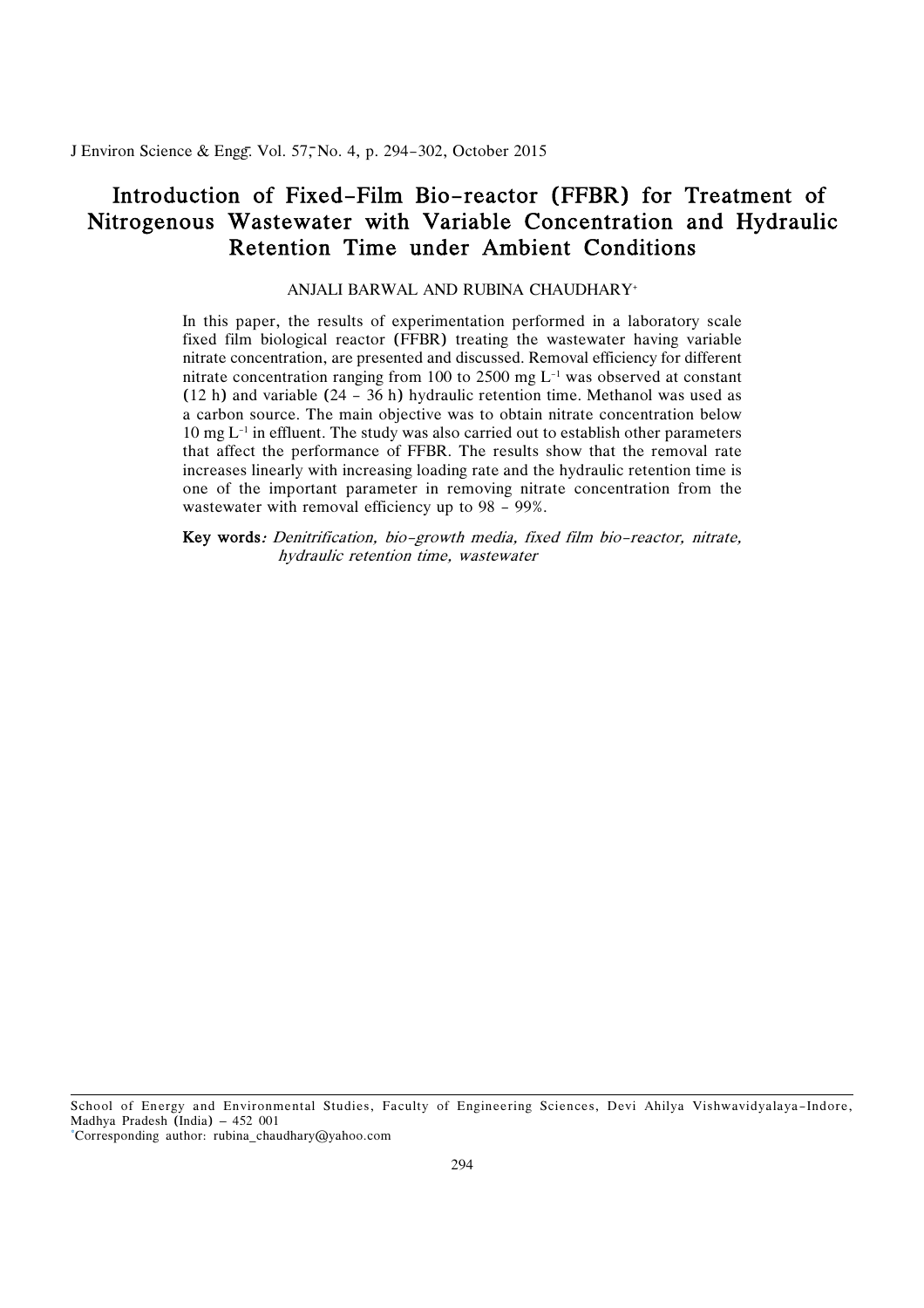J Environ Science & Engg. Vol. 57, No. 4, p. 303-307, October 2015

## Vegetation Index over Kerala, India in Relation to the Rainfall Pattern

SHAJIMON K JOHN<sup>1+</sup> AND T K MANI<sup>2</sup>

 The rain pattern and vegetation are showing variation over the last decade. This affects the biodiversity of Kerala. In this paper, a systematic study of vegetation with the help of satellite images over the past three years was done to find out the variations in vegetation index and the related rainfall pattern .

 Key words: Vegetation Index, change detection, image registration, Kerala, monsoon, remote sensing

 1 Research Scholar, Karpagam University, Coimbatore, Tamil Nadu (India), shajimonkjohn@saintgits.org 2 Dean, KMEA College of Engineering, Ernakulam, Tamil Nadu (India), vu2iti@gmail.com +Corresponding author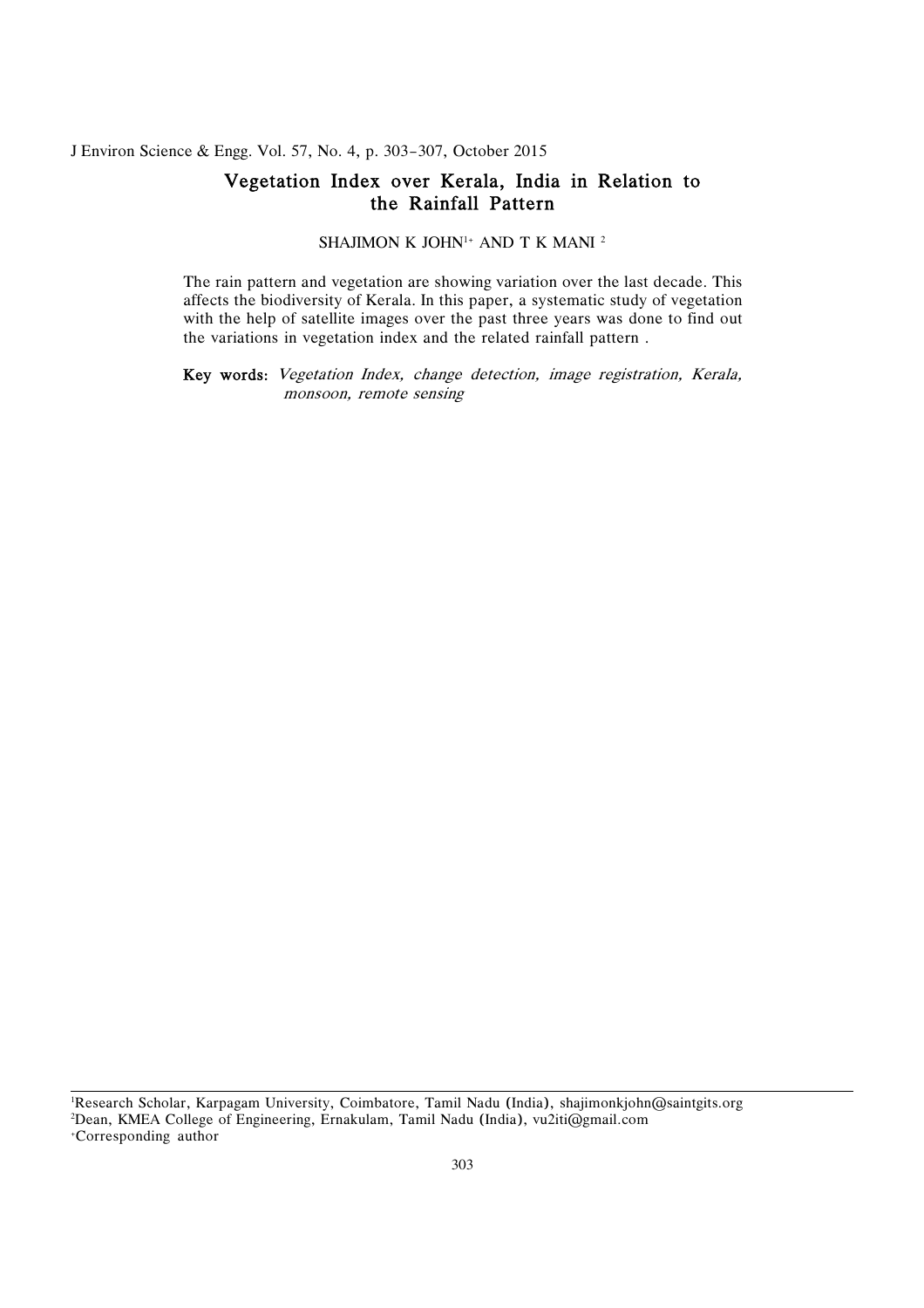# <span id="page-15-0"></span> Evaluation of Fluoride Zonation Using GIS Techniques in Dudu Tehsil, Rajasthan, India

#### DAISY SABAL<sup>1</sup>, M. VERMA<sup>2+</sup>, N. JAIN<sup>3</sup> AND K.C. SHARMA<sup>4</sup>

 In many parts of India, especially in the arid and semi-arid regions, due to the failure of the monsoon and scarcity of surface water, dependence on the groundwater resources has increased tremendously in recent years. To understand the geological behavior of fluoride (F) in natural water resources in relation to the local hydrogeological, climatic condition, a typical semi-arid terrain in northwest part of India was chosen. The present work is an attempt to assess the origin and genesis of fluoride in groundwater and to map its spatial variation in terms of suitability for drinking and irrigation purpose. 50 ground water samples were collected randomly during pre-monsoon period from Dudu tehsil of Rajasthan (India) and analyzed for fluoride ion, which gave a concentration in the range of 0.45 to 11.2 mg/L. The highest value of F was found at Mozmabad tube well which is located at central part and is related to the occurrence of fluoride rich rocks. Almost 84% of the locations fall in moderate to high endemic zones where fluoride concentration was above the maximum permissible limit of 1.5 mg/L. Majority of people living in these villages have health hazards and are facing fluorosis. In this study, the area is divided in five zones having different potential for their vulnerability in relation to hazardous effects of fluoride with possible precision and accuracy. The spatial map reveals that southern and southeastern region of the study area comes under high contamination. Further favorable prospective zone found in a very small pocket at the northern region which can be helpful in better planning and management of groundwater resources, especially in hard rock terrains.

Key words: Groundwater, fluorosis, zonation mapping, GIS, Dudu tehsil

 1 Post Doctoral Fellow, Department of Geography, University of Rajasthan, Jaipur-302 055, India. 2 A-101, Rachna Vishwa Apartment, K.T. Nagar, Katol Road, Nagpur-440 013, India. 3 Assistant Professor, Poornima Institute of Engineering and Technology, Jaipur, India.

4 State Ground Water Board, Jaipur, India.

+Corresponding author: drmverma20@gmail.com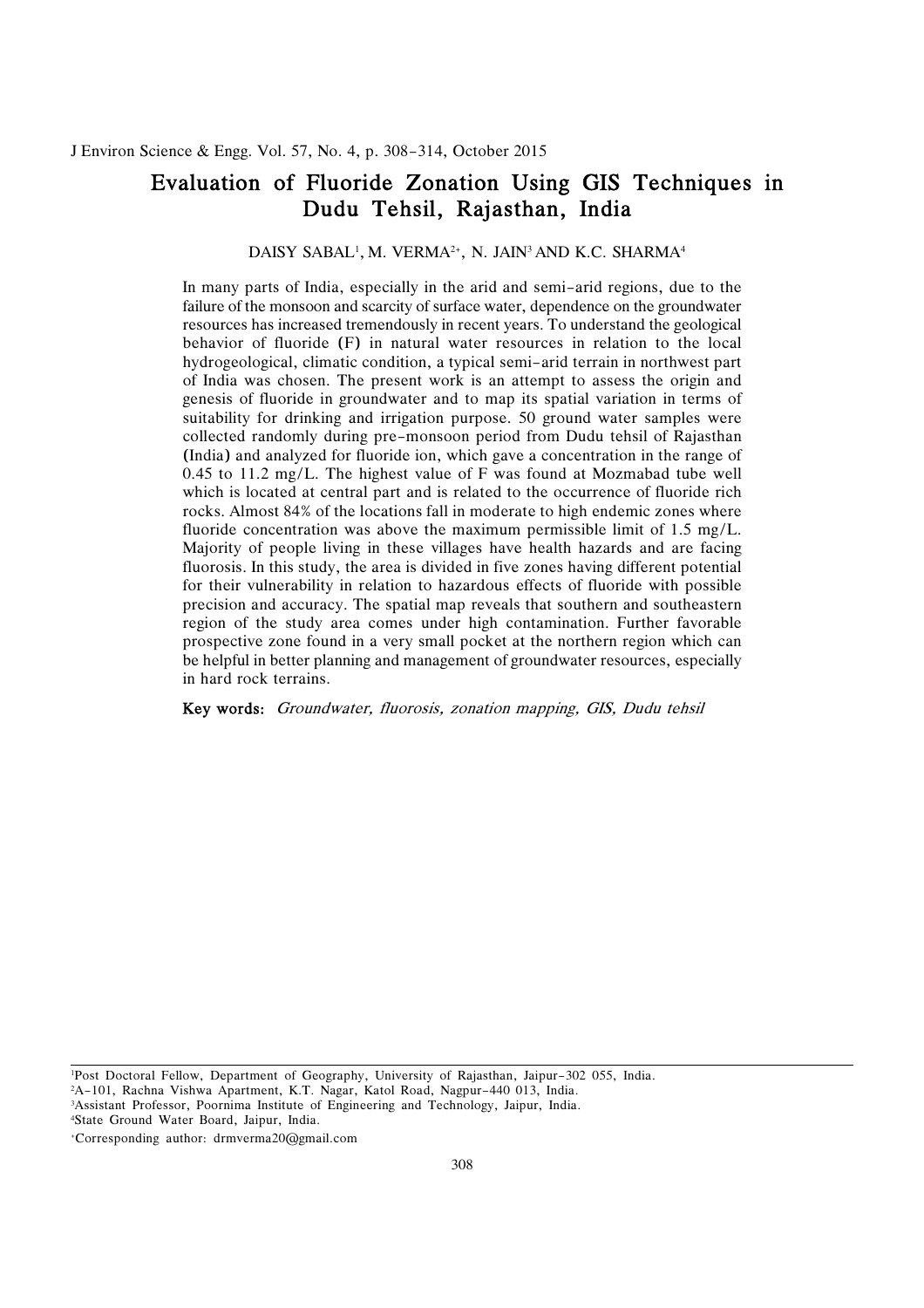# <span id="page-16-0"></span> Assessment of Soil Quality of Harij Taluka of Patan District (North Gujarat, India)

## R. T. VASHI+, K. S. CONTRACTOR, P.Y. DAVE AND K. K. PATEL

 Assessment of soil quality of Harij Taluka of Patan district (Gujarat, India) was undertaken. Nitrogen, phosphorus and potassium are essential components of every living organism. In plants, nitrogen deficiency causes stunted growth and chlorosis or yellowing of the leaves due to decreased leaves of chlorophyll. In case of excess nitrogen uptake, plant will have dark green overly vigorous foliage which may have increase susceptibility to disease and insect attacks. Potassium deficiency may cause necrosis or interveinal chlorosis while excess potassium may cause deficiencies in magnesium and possibly calcium. Phosphorus is an important nutrient in crop production, since many soil in their native state do not have sufficient available phosphorus to maximize crop yield. The soil samples were analyzed for various parameters like pH, electrical conductivity, nitrogen, organic carbon, phosphorus and potash content.

Key words: Soil quality, Harij taluka, Patan district

 Navyug Science College, Rander Road, Surat-395 009 (Gujarat) +Corresponding author: vashirajendra@yahoo.co.in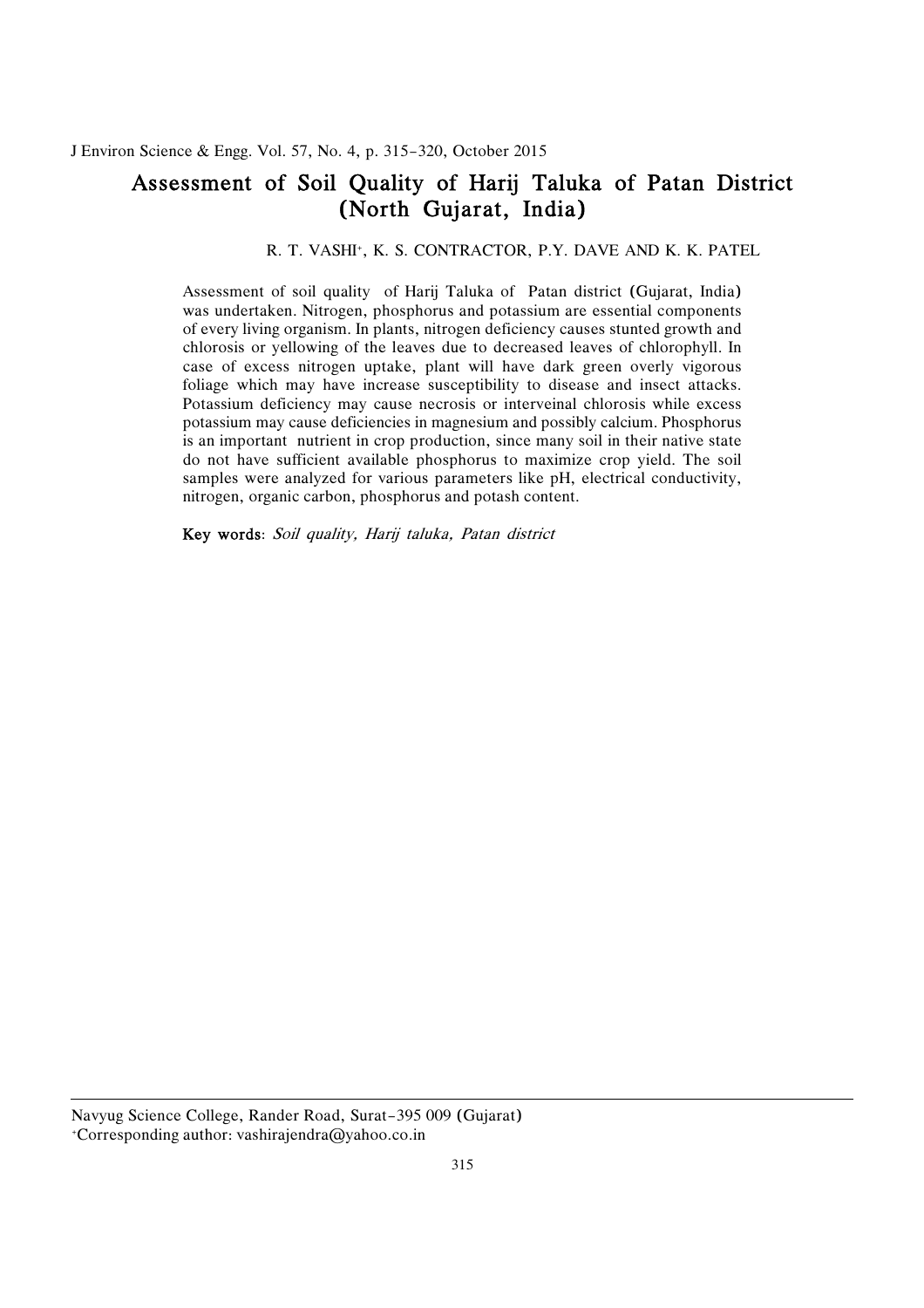## <span id="page-17-0"></span> Rainwater Harvesting and Greywater Reutilisation in Modern Homes A Case Study of Four Major Metropolitan Cities

TIRTHANKAR CHAKRABORTY1+AND INDRANIL MUKHERJEE 2

 With the continuous rise in the world's population along with the development of the nations as a whole, the per capita demand for water supply has increased substantially globally. This needs proper addressing as it is exerting tremendous pressure on the limited fresh water sources available. Considering the importance of water on human activities and human development, this water scarcity problem can serve as a basic hindrance to the sustainability of life, as is the case in several places in the world. Moreover, a large part of the water supplied to meet the demand is wasted due to inefficient usage, thereby increasing the water consumed as well as the pressure on the water supply systems. In this context, two main methods of conservation of water resources - rainwater harvesting and greywater reutilization have been discussed in the paper with emphasis on their viability in modern rural and urban homes of India. Case studies have been done to emphasize the efficacy of these processes in providing sufficient rainwater to the population. The money saved by adopting such a process has also been for four major metropolitan cities, Kolkata, Mumbai, New Delhi and Bangalore calculated for the different cases.

 Key words: Water scarcity, rainwater harvesting, greywater reutilization, sustainability, environmental management

 1 First Year M Tech Student, Environmental Engineering & Management, Indian Institute of Technology (IIT-K) Kanpur, India, -208 016, <u>tirthankar25@gmail.com</u><br><sup>2</sup>Associate Professor, Civil Engineering De

Water Assessment Programme (WWAP)]. It is evident Programme (WWAP)]. It is evident Programme (WWAP)

 Associate Professor, Civil Engineering Department, Techno India College of Technology, New Town, Mega City, Rajarhat, West Bengal, India ,-700 156, indra\_1978@rediffmail.com +Corresponding author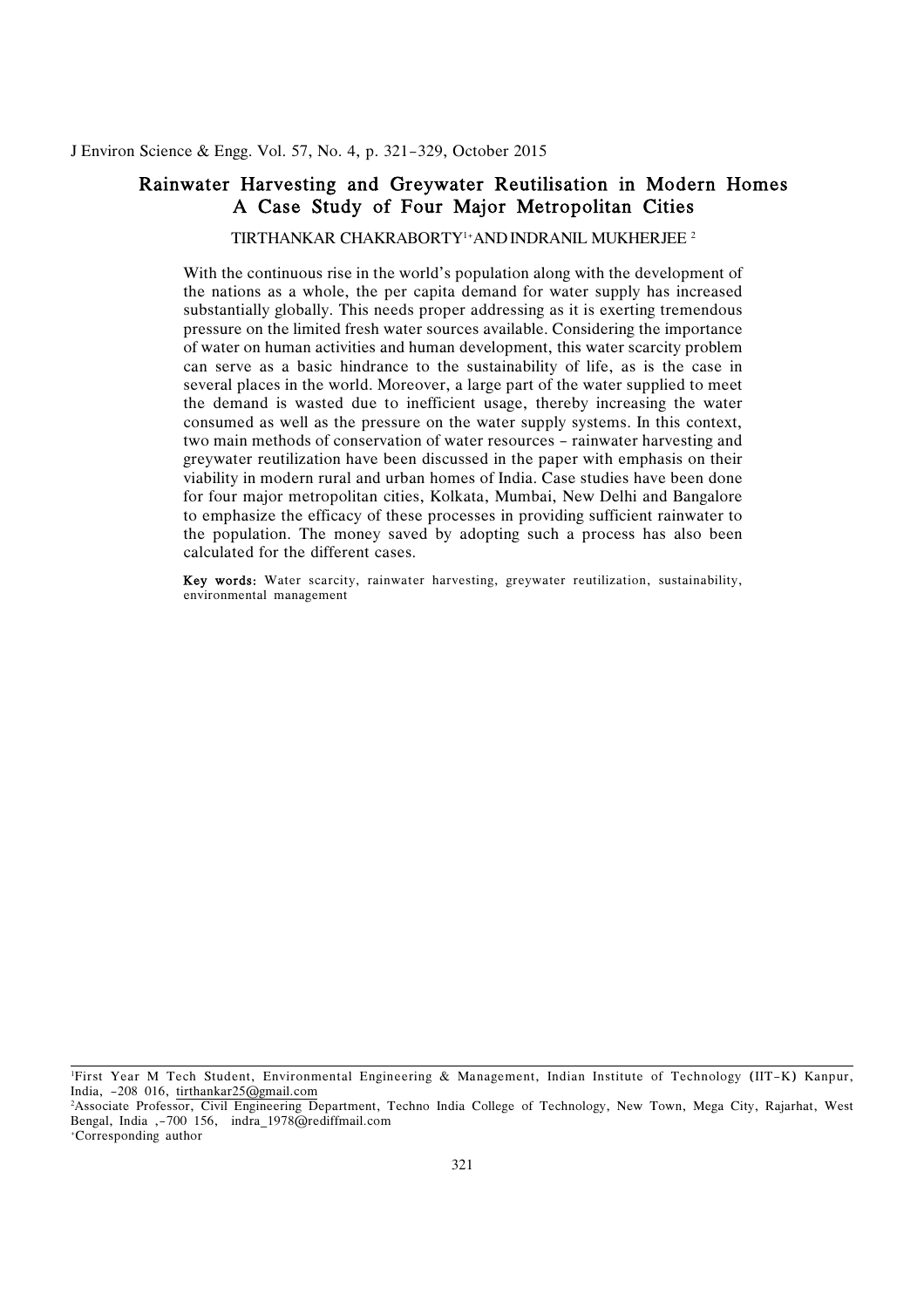# <span id="page-18-0"></span> Eco-friendly Model for Aerobic Meso Thermophilic Composting of Muncipal Solid Waste

D V WADKAR<sup>1+</sup> AND A S KOTE<sup>2</sup>

 Composting process is comprised of three stages. The first stage is the mesospheric phase, the second stage is the high temperature stage, and third stage is the maturity stage. Aerobic composting depends largely on microorganisms that thrive in an oxygen rich environment. In this study a cylindrical aerobic bio-reactor (ABR) was made where aeration was continuously provided with the help of a fan attached to pipe arrangement in such a way that air reached all corners of the reactor. A solar panel was connected to the fan for its working. *Bacillus megatherium* and *Pseudomonas fleurescens* bacteria cultures were used as compost accelerator. The characteristics of compost like pH, moisture content, temperature, C/N ratio and volume reduction were studied for the period of 32 days of composting time was low as compared to conventional composting period (40 to 90 days). The mature organic compost had pH near to neutral, moisture content (22.36%), volume reduction (45.43%), C/N ratio (16.5–20%) and phosphorous (2.2 to 2.5%). It can be concluded that these values are within the desired limits and compost is suitable for ornamental plants. The setup of ABR is eco-friendly, effective and economical.

Keywords: Aerobic, thermophilic, organic waste, bio-reactor, composting, solar energy

1.Assistant Professor, Department of Civil Engineering, AISSMS College of Engineering, Pune - 411 001

 2.Professor & Vice Principal, Department of Civil Engineering, D Y Patil College of Engineering, Akurdi, Pune +Corresponding author: dvwadkar\_civil@yahoo.co.in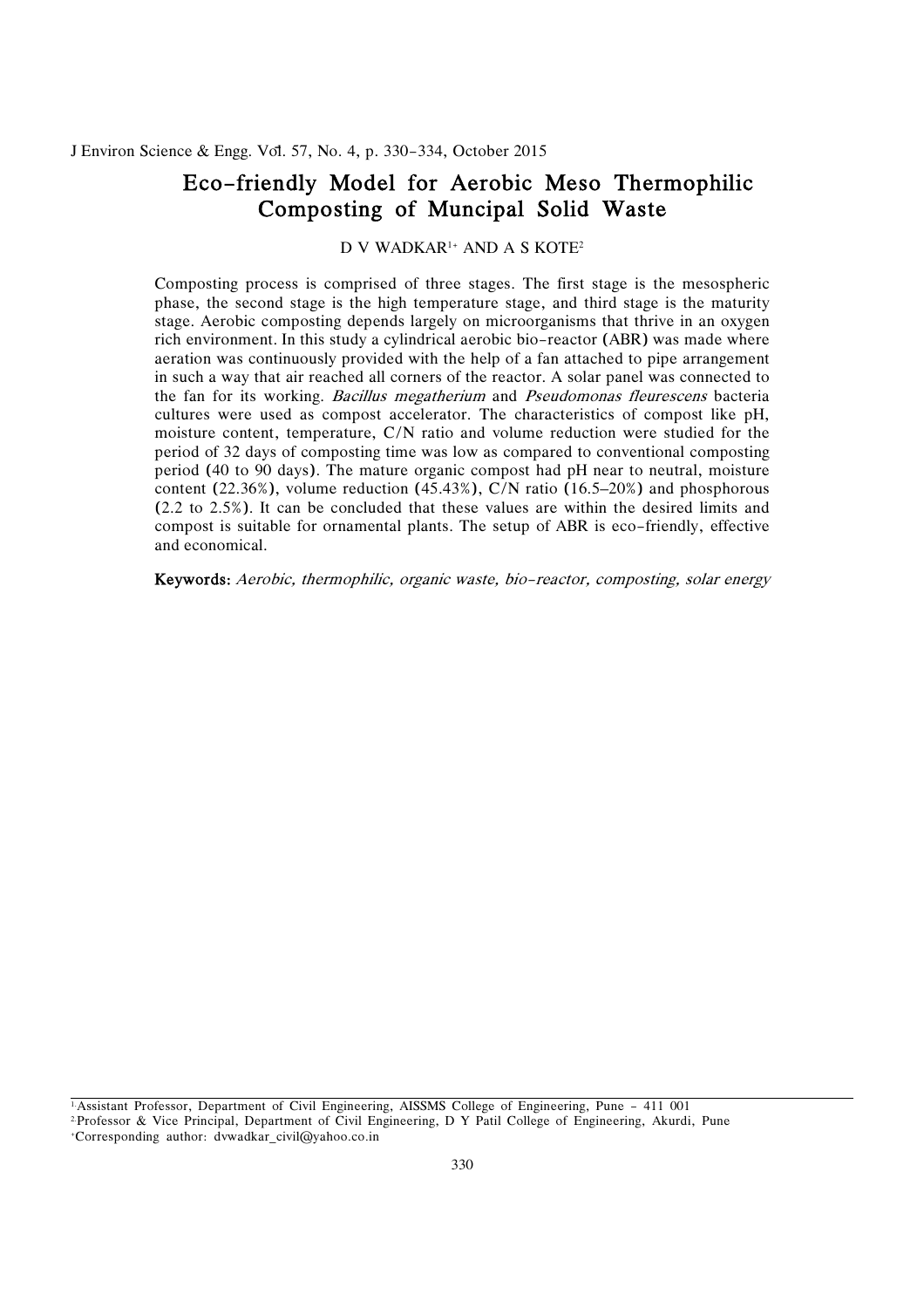# <span id="page-19-0"></span> Use of Garbage Enzyme as a Low Cost Alternative Method for Treatment of Greywater – A Review

FAZNA NAZIM1 AND MEERA V2+

 Use of garbage enzyme, a fermentation product of kitchen waste, water and brown sugar, is emerging as an effective method of treating greywater. Grey water is the water resulting from washing clothes and kitchen utensils, shower or bath and other domestic water not containing excreta. The garbage enzyme is prepared from fruits dregs, kitchen waste, molasses and water and capable of having reinforcing and cleaning function to work with nature. It can be utilized as a low cost alternative to improve wastewater treatment processes. The review focuses on study of enzymes, role of enzymes in wastewater treatment processes, description of garbage enzyme and its use in treating greywater. The review reveals that it is an effective method in treating greywater and thus providing the scope for reusing it for various purposes.

Key words: Garbage enzyme, wastewater treatment, fermentation

 1 Post- Graduate Student, Department of Civil Engineering, Government Engineering College, Thrissur, Kerala (India) +Corresponding author: meerav17@hotmail.com 2 Assistant Professor, Department of Civil Engineering, Government Engineering College , Thrissur, Kerala (India)